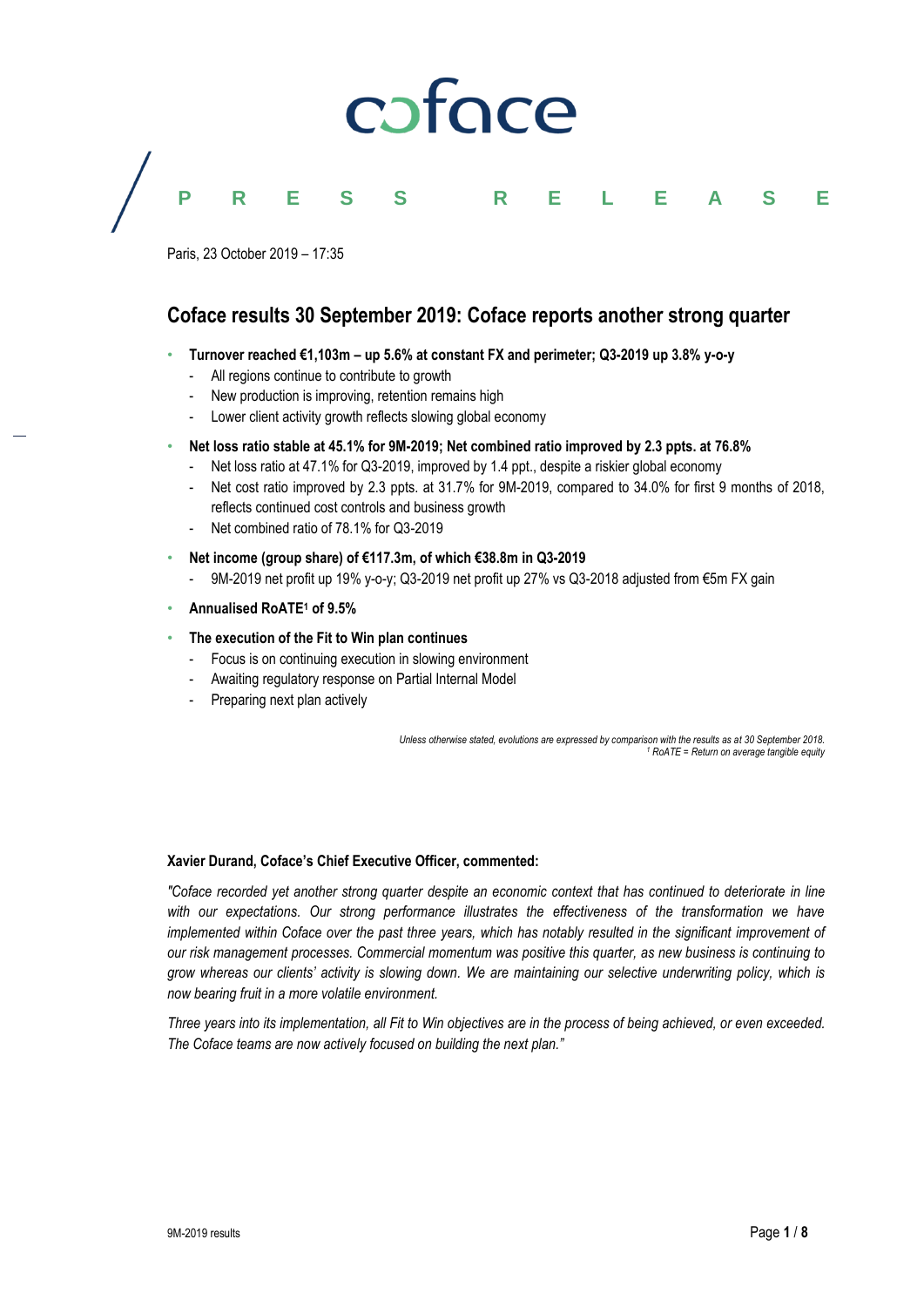# coface

### **PRESS RELEASE**

#### **Key figures at 30 September 2019**

The Board of Directors of COFACE SA examined the consolidated financial statements at 30 September 2019 at its meeting of 23 October 2019. The Audit Committee at its meeting on 21 October 2019 also previously reviewed them.

| Income statement items in €m                  | 9M-2018 | 9M-2019 | $\%$     | $\frac{9}{6}$<br>ex. FX* |
|-----------------------------------------------|---------|---------|----------|--------------------------|
| Gross earned premiums                         | 852.9   | 917.9   | $+7.6%$  | $+6.7%$                  |
| Services revenue                              | 182.8   | 185.6   | +1.5%    | $+0.8%$                  |
| <b>REVENUE</b>                                | 1,035.7 | 1,103.4 | $+6.5%$  | $+5.6%$                  |
| UNDERWRITING INCOME/LOSS AFTER REINSURANCE    | 122.8   | 145.7   | $+18.7%$ | $+16.0%$                 |
| Investment income, net of management expenses | 42.5    | 28.4    | (33.1)%  | (25.4)%                  |
| <b>CURRENT OPERATING INCOME</b>               | 165.3   | 174.1   | $+5.4%$  | $+5.4%$                  |
| Other operating income / expenses             | (1.8)   | 0.1     | N.A      | N.A                      |
| <b>OPERATING INCOME</b>                       | 163.4   | 174.2   | $+6.6%$  | $+5.5%$                  |
| <b>NET INCOME</b>                             | 98.2    | 117.3   | $+19.4%$ | $+19.5%$                 |
| <b>Key ratios</b>                             | 9M-2018 | 9M-2019 | %        | $\%$<br>ex. FX*          |
| Loss ratio net of reinsurance                 | 45.0%   | 45.1%   | $+0.1$   | ppts.                    |
| Cost ratio net of reinsurance                 | 34.0%   | 31.7%   | (2.3)    | ppts.                    |
| <b>COMBINED RATIO NET OF REINSURANCE</b>      | 79.0%   | 76.8%   | (2.3)    | ppts.                    |
| Balance sheet items in €m                     | 9M-2018 | 9M-2019 | $\%$     | $\%$<br>$ex. FX^*$       |
| Total Equity (group share)                    | 1,806.2 | 1,888.7 | $+4.6%$  |                          |

\* Also excludes scope impact

 $\overline{\phantom{a}}$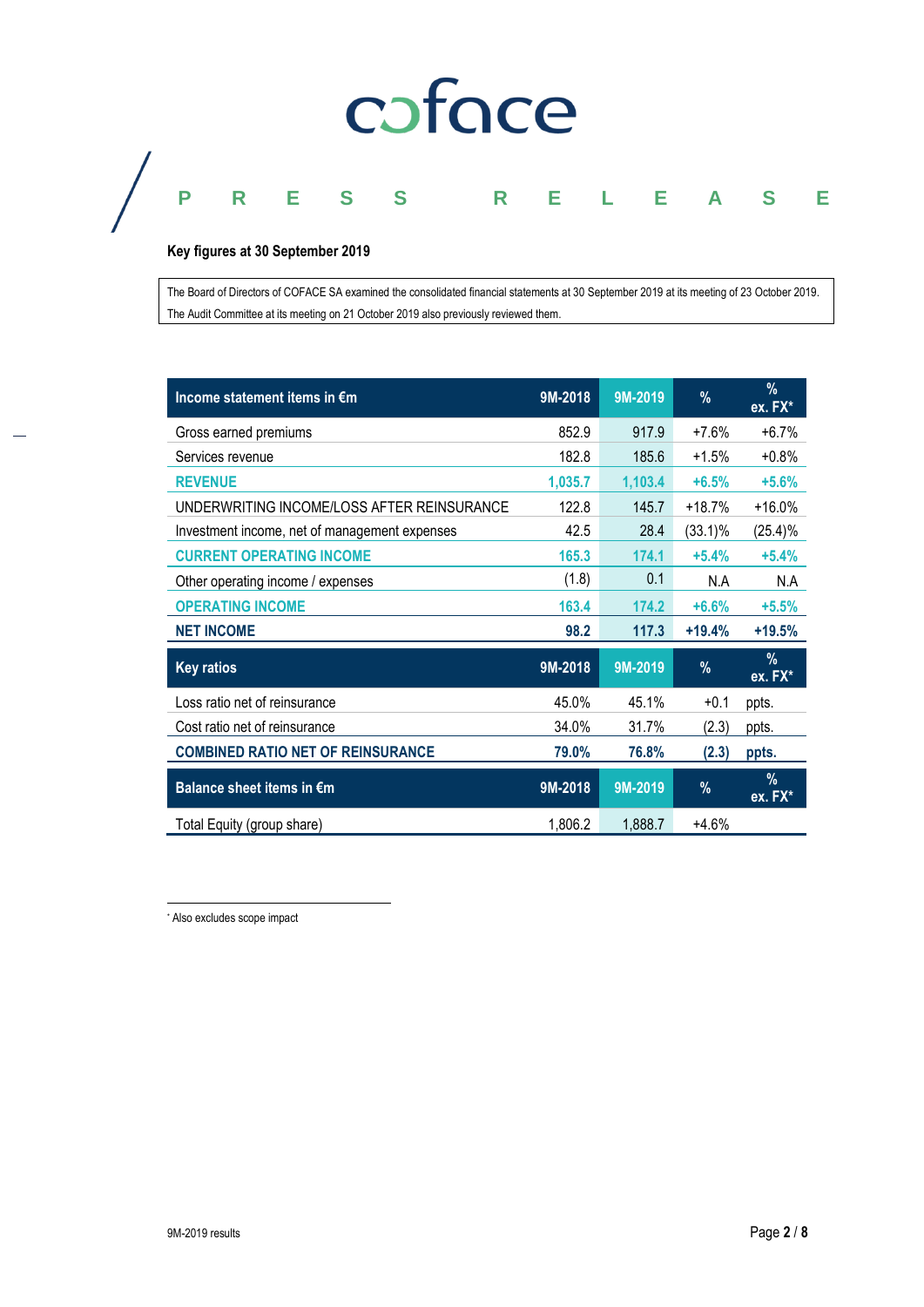## coface **PRESS RELEASE**

#### **1. Turnover**

Coface recorded consolidated turnover of €1,103.4m for the first nine months of the year, up +5.6% at constant FX and perimeter compared to 30 September 2018. On a reported basis (at current FX and perimeter), turnover grew by +6.5%. This notably includes the contribution of Coface PKZ during Q3-2019.

Growth in the turnover of Coface's clients had a positive impact of +2.4% over the first nine months of the year. Although still positive, this growth marked a net deceleration in Q3-2019 (+0.3%) compared to previous quarters, in line with the global economic slowdown. Price decreases remain under control, at (1.1%), reflecting good commercial discipline and re-pricing of some specific contracts.

The client retention rate was high in most regions and reached a record high of 92.2% for the Group. New business rose by €6m compared to the first nine months of 2018, to reach a total of €96m. This reflects a policy of controlled underwriting and continued commercial efficiency.

Turnover from insurance activities (including bonding and Single Risk) rose by +6.7%, at constant FX and perimeter, compared to the first nine months of 2018 (up by +7.6% at current FX and perimeter). This was driven by previous growth in client activities and a high level of retention.

Revenues from other activities (factoring and services) grew by +1.5% compared to the first nine months of 2018, despite a slight fall in factoring revenues from Germany.

| Total revenue - cumulated - in €m | 9M-2018 | 9M-2019 | %        | $\%$<br>$ex. FX^*$ |
|-----------------------------------|---------|---------|----------|--------------------|
| Northern Europe                   | 228.3   | 232.8   | $+2.0%$  | $+2.0%$            |
| Western Europe                    | 212.8   | 219.4   | $+3.1%$  | $+2.9%$            |
| Central & Eastern Europe          | 100.8   | 110.1   | $+9.2%$  | $+2.3%$            |
| Mediterranean & Africa            | 276.8   | 288.7   | $+4.3%$  | $+4.9%$            |
| North America                     | 94.4    | 102.7   | $+8.8%$  | $+2.9%$            |
| Latin America                     | 51.5    | 61.6    | $+19.8%$ | $+32.4%$           |
| Asia Pacific                      | 71.1    | 88.2    | $+24.0%$ | $+18.1%$           |
| <b>Total Group</b>                | 1,035.7 | 1,103.4 | $+6.5%$  | $+5.6%$            |

In the Northern Europe region, revenues grew by +2.0% (on a current basis and at constant exchange rates). Revenues from credit insurance grew by +3.0%, driven by client activity, a good level of client retention and a rise in new business production.

In Western Europe, turnover progressed by +3.1% and by +2.9% at constant rate of exchange. This was due to a record rate of retention for the Group, a return to growth in new business for credit insurance and a good quarter for single risk insurance.

In Central and Eastern Europe, turnover rose by +9.2% and by +2.3% at constant FX and perimeter, mainly due to growth in credit insurance. The increase on a current perimeter basis is explained by the contribution of Coface PKZ, the activity that was integrated during Q2-2019.

 $\overline{\phantom{a}}$ \* Also excludes scope impact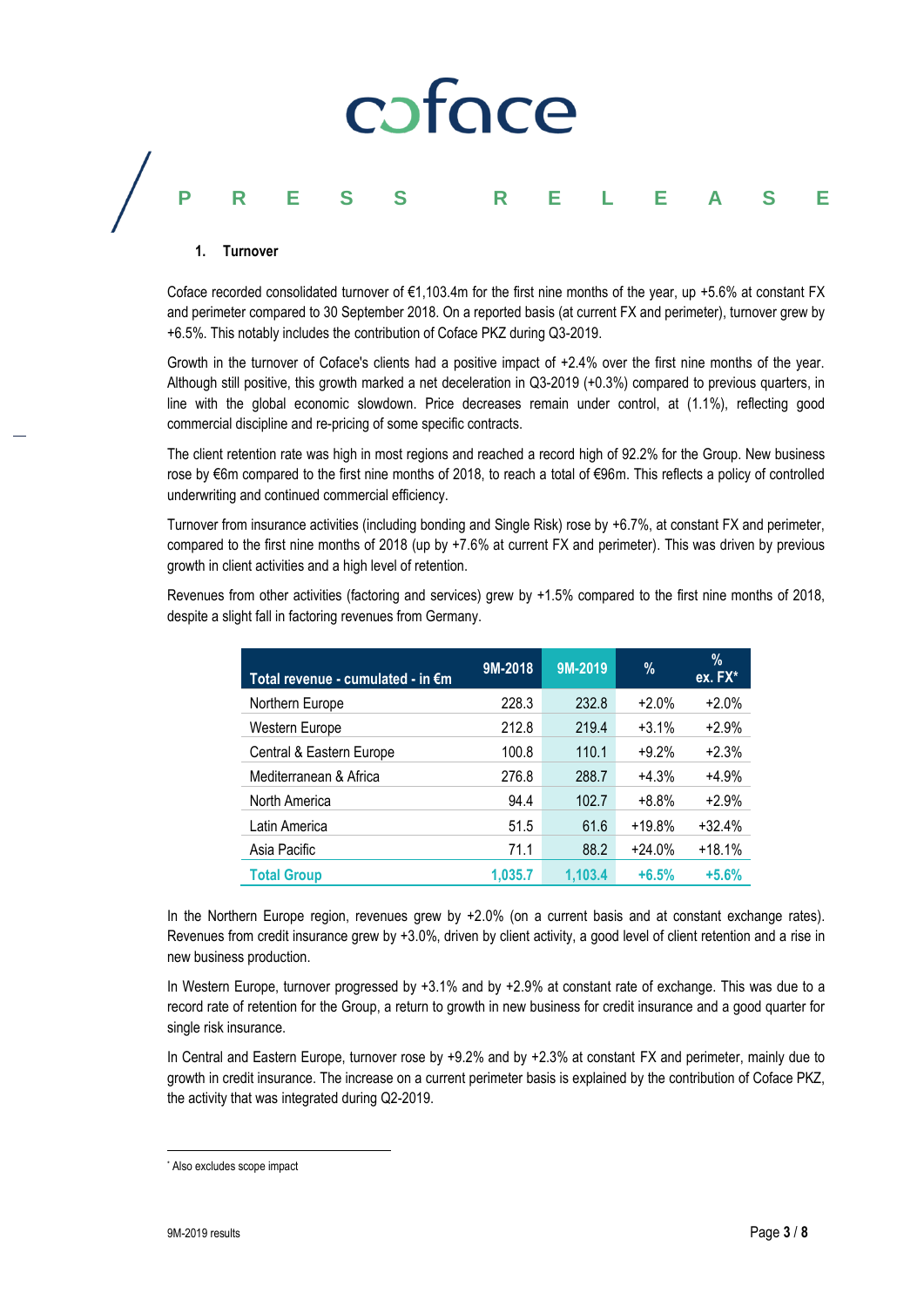### ofoce **PRESS RELEASE**

In the Mediterranean and Africa, a region driven by Italy and Spain, sales rose by +4.3% and by +4.9% at constant FX. This was supported by a positive sales momentum and strong growth in client activity.

In North America, reported turnover increased by +8.8% on a reported basis and by +2.9% at constant FX. Client retention rates are progressing and are now close to the group average, while new business is growing again. Turnover is, however, impacted by the cancellation of a single risk policy.

Emerging markets are once again reporting high growth rates. Revenues in the Asia-Pacific region rose by +24.0% at current FX and by +18.1% at constant FX. Client activities are continuing to progress and the region showed a strong improvement in commercial performance.

In Latin America, turnover grew by +19.8% at current FX by +32.4% at constant FX. These figures are affected by certain policies which were expressed in international currencies. When this technical effect is removed, growth would be +25.9%, due to the signing of large global contracts.

#### **2. Result**

#### Combined ratio

The combined ratio net of reinsurance, for the first nine months of the year, was 76.8% (an improvement of 2.3 ppts. compared to the previous year). The combined ratio for Q3-2019, net of reinsurance, was 78.1% (an improvement of 4.7 ppts. compared to Q3-2018).

#### (i) Loss ratio

The gross loss ratio for the first nine months of 2019 stood at 42.6%, an improvement of 1.2 ppt. compared to the previous year. For Q3-2019, the gross loss ratio is slightly higher than the previous quarter (45.9% in Q3-2019 vs 41.9% for Q2-2019). This is in line with the deteriorating risk environment, but slightly improved compared to the same quarter last year (46.5% at Q3-2018).

The Group's reserving policy remains unchanged. Strict management of past claims enabled the Group to register 34.5 ppts. of recoveries over the nine-month period. These levels remain well above the historical average. During Q3-2019, the group only recorded a few larger claims in North America and Latin America. There is a slight rise in the frequency of claims, even if unit costs are down compared to the previous year.

During the first 9 months of 2019, the net loss ratio was stable at 45.1%, compared to 45.0% for the first nine months of 2018.

#### (ii) Cost ratio

Coface is continuing its policy of strict cost controls and long-term investments. Costs during Q3-2019 were down by (0.6%) at current FX and by (1.9%) at constant perimeter and FX. This decrease is partially explained by nonrecurring items of approximately €2m.

The net reinsurance cost ratio was 31.7% for the nine months, an improvement of 2.3 ppts. year-on-year, thanks to positive operating leverage.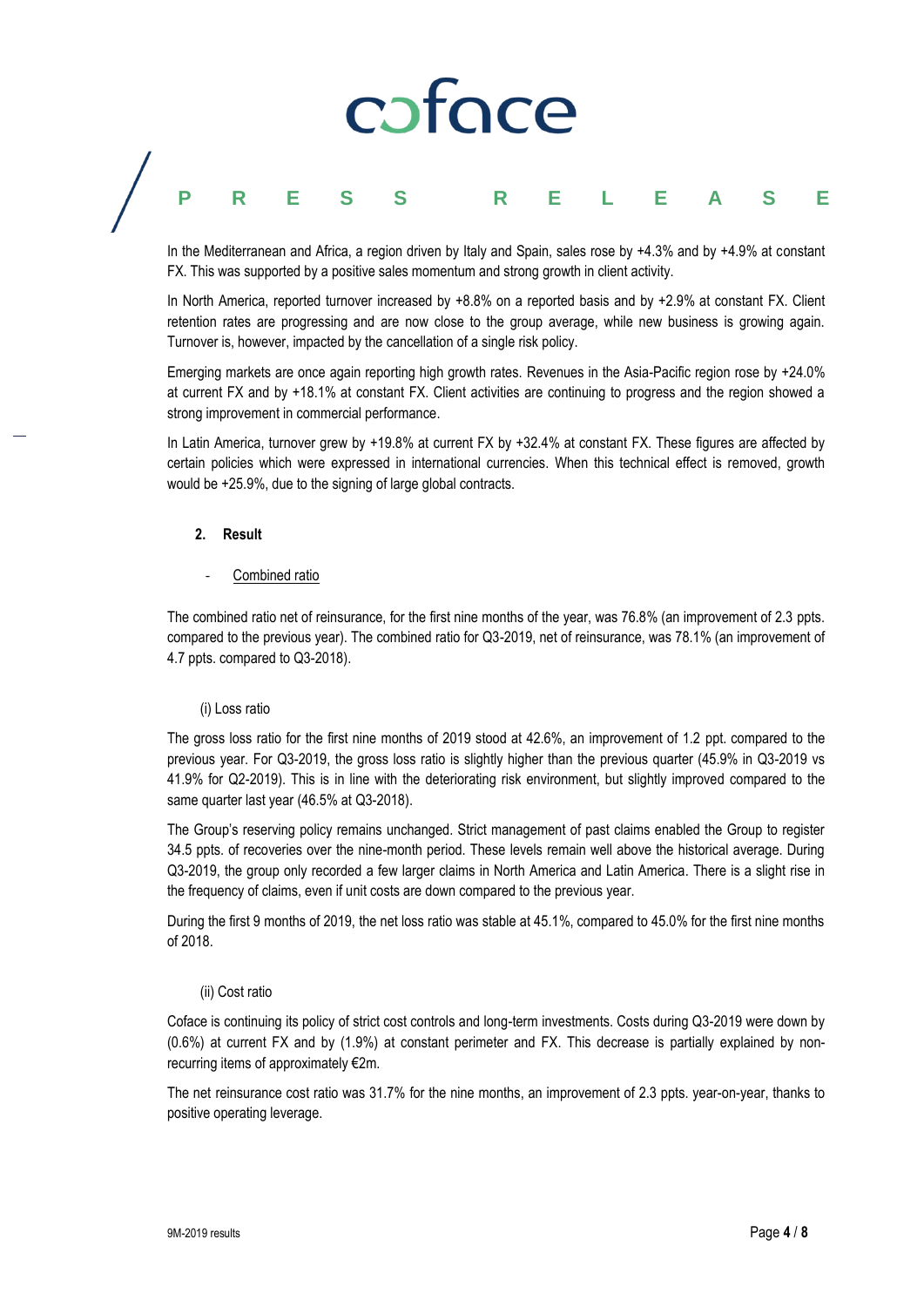# coface **PRESS RELEASE**

Financial result

Net financial income for the nine-month period was €28.4m, including €7.3m of net realised capital gains and a positive currency effect of €4.0m. This figure appears lower than the previous year, as it benefited from a positive foreign exchange gain of €18m recorded in Q3-2018. This gain was partially offset by a charge of €10m recorded in the technical accounts.

Despite an environment still marked by historically low interest rates, Coface managed to achieve an almost stable yield on its current portfolio income (excluding capital gains, depreciation and currency effects) of €32.6m (compared to €32.7m for the first nine months of 2018). The accounting yield\* , excluding capital gains, stood at 1.2% in 2019, which is stable compared to the previous year (1.2%).

#### Operating income and net income

Operating income for the first nine months of the year was €174.2m, a rise of +6.6% compared to the previous year.

The effective tax rate fell to 28%, down from 35% for the first nine months of 2018. This reflects a return to profitability for regions that were heavily in deficit in the past.

In total, the net income (group share) amounted to €117.3M of which €38.8m was in Q3-2019. The net result rose by +19% over the first nine months of 2019 and by +27% during Q3-2019, excluding the positive currency effect recorded in Q3-2018.

#### **3. Shareholders' equity**

At 30 September 2019, total shareholders' equity amounted to €1,889.0m, up €82.6m or +4.6% (€1,806.4m at 31 December 2018).

This change is mainly due to positive net income of €117.3m offset by the dividend payment (€119.4m) and positive adjustments to the fair value of investments (€67.1m).

The annualised return on average tangible equity (RoATE) was 9.5% at 30 September 2019.

 $\overline{\phantom{a}}$ \* Book yield calculated on the average of the investment portfolio excluding non-consolidated subsidiaries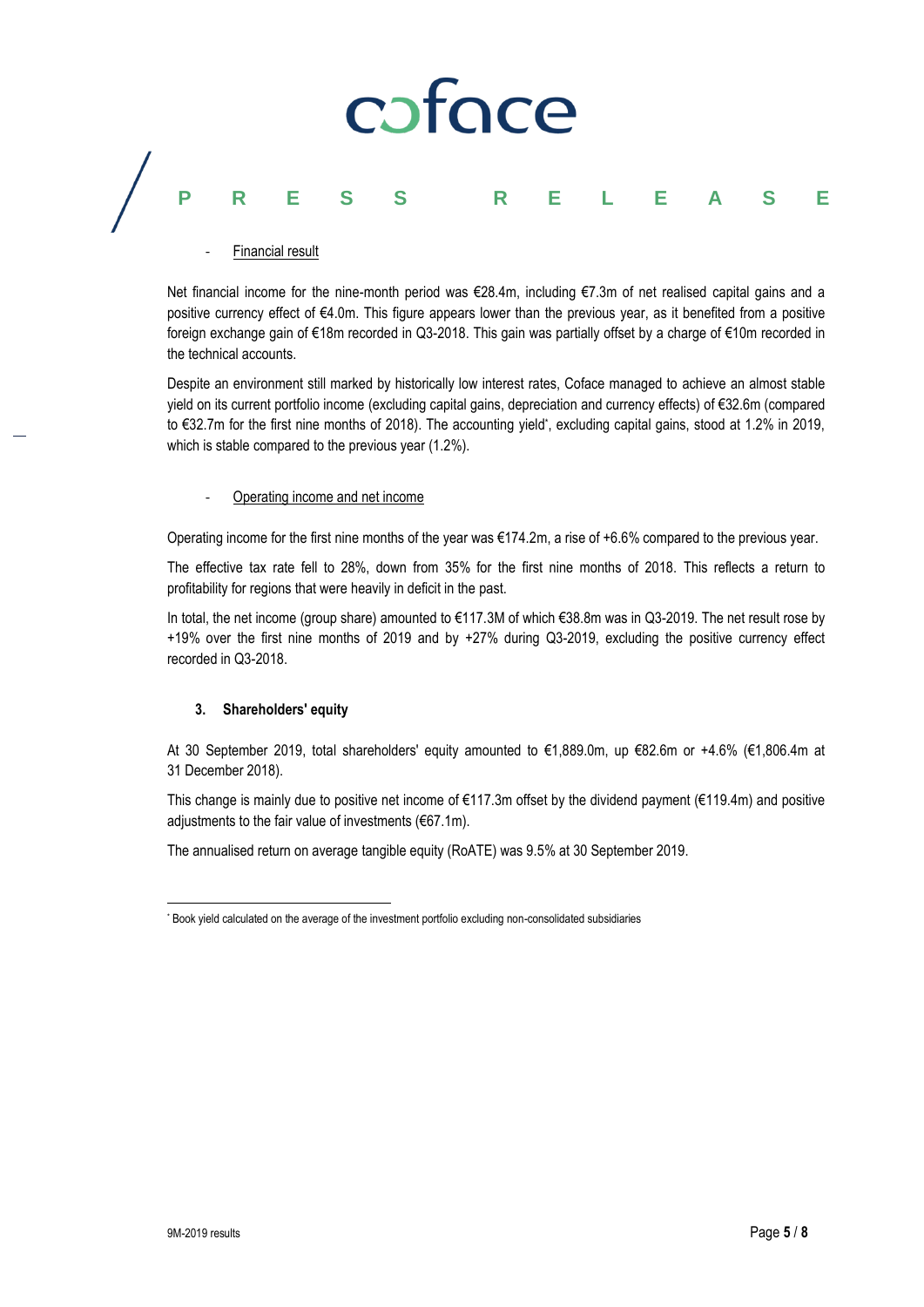# coface **PRESS RELEASE**

#### **4. Outlook**

The third quarter did not bring much clarity on the major uncertainties affecting the global economic environment. The outcome of discussions around Brexit remains uncertain as the 31 October deadline is rapidly approaching. Tensions between the United States and China continue to weigh on the global economy. On a sectorial level, the tourism sector has been marked by some large bankruptcies, while the automotive industry remains under pressure worldwide.

Coface continues to streamline its commercial processes to generate positive commercial momentum, without changing its selective underwriting policy in this context of global economic slowdown.

The Fit to Win plan is coming to an end and its objectives will be met or exceeded. Coface is now working on its next strategic plan. Some of the financial objectives within this new plan will depend on the validation of the partial internal model by the French regulators (ACPR).

#### **Conference call for financial analysts**

Coface's results for 9M-2019 will be discussed with financial analysts during the conference call on 23 October at 18.00 (Paris time). Dial one of the following numbers:

- +33 1 72 72 74 03 (France)
- +44 207 1943 759 (United Kingdom)
- +1 646 722 4916 (United States)

The access code for participants is: **82810357#**

The presentation will be available (in English only) at the following address: <http://www.coface.com/Investors/financial-results-and-reports>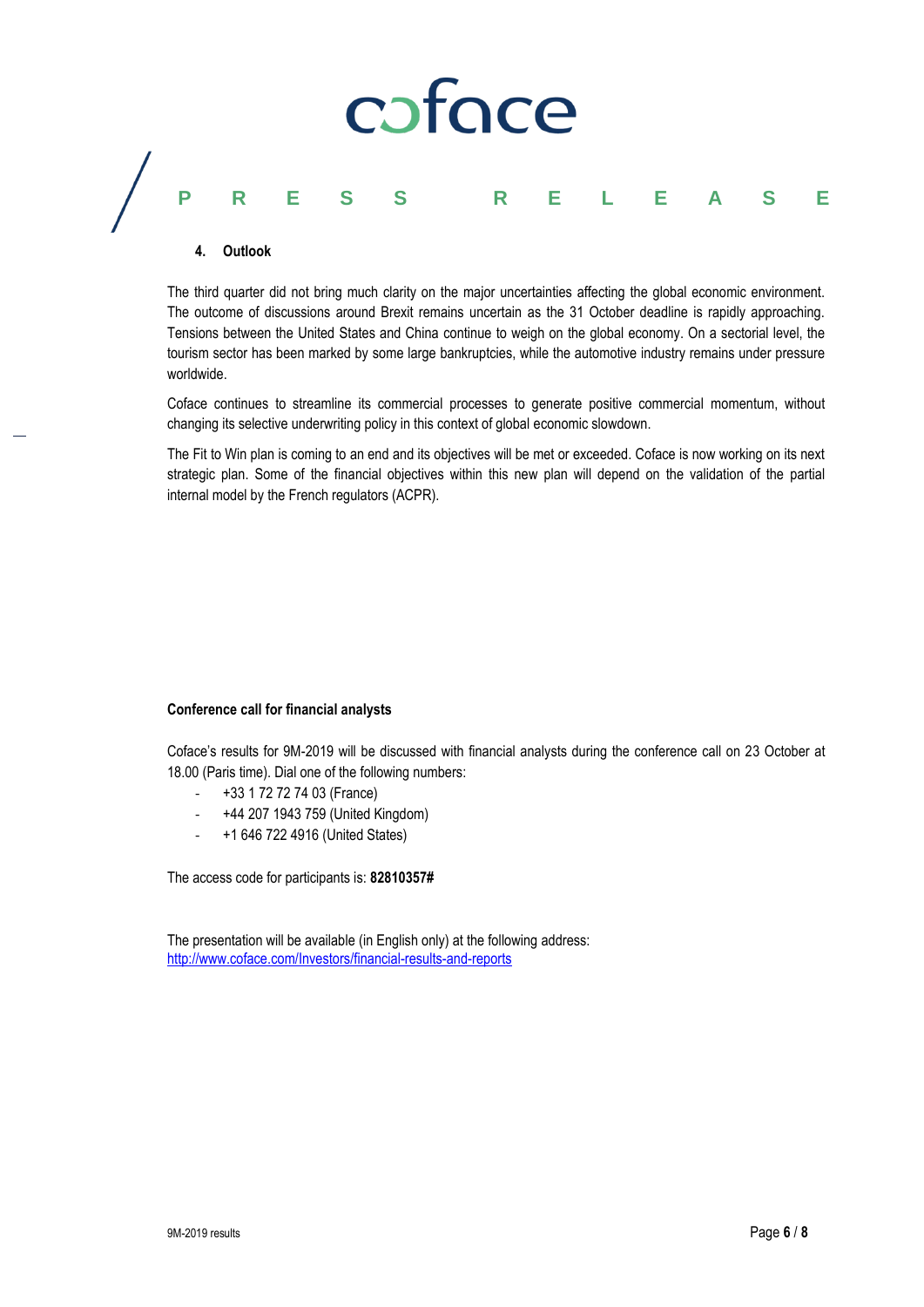

#### **Appendix**

#### Quarterly results

| Income statement items in €m<br><b>Quarterly figures</b>     | Q1-18 | $Q2-18$ | $Q3-18$ | Q4-18 | Q1-19 | $Q2-19$ | $Q3-19$ | $\frac{9}{6}$  | % ex.<br>FX* |
|--------------------------------------------------------------|-------|---------|---------|-------|-------|---------|---------|----------------|--------------|
| Gross earned premiums                                        | 278.4 | 282.3   | 292.2   | 289.7 | 299.0 | 306.3   | 312.6   | $+7.0%$        | $+5.0%$      |
| Services revenue                                             | 65.6  | 58.7    | 58.5    | 59.3  | 66.4  | 60.8    | 58.3    | (0.5)%         | $(2.1)\%$    |
| <b>REVENUE</b>                                               | 344.0 | 340.9   | 350.7   | 349.1 | 365.5 | 367.1   | 370.9   | $+5.7%$        | $+3.8%$      |
| <b>UNDERWRITING INCOME(LOSS)</b><br><b>AFTER REINSURANCE</b> | 52.4  | 35.9    | 34.5    | 35.0  | 52.0  | 47.4    | 46.3    | $+34.1%$       | $+29.8%$     |
| Investment income, net of<br>management expenses             | 8.3   | 4.6     | 29.6    | 8.6   | 5.1   | 11.5    | 11.8    | $(60.2)\%$     | $(55.7)\%$   |
| <b>CURRENT OPERATING INCOME</b>                              | 60.7  | 40.5    | 64.1    | 43.6  | 57.2  | 58.9    | 58.0    | $(9.4)\%$      | $(9.5)\%$    |
| Other operating income / expenses                            | (2.3) | 1.5     | (1.0)   | (3.2) | (0.2) | 1.3     | (1.0)   | N.A            | N.A          |
| <b>OPERATING INCOME</b>                                      | 58.4  | 42.0    | 63.1    | 40.5  | 56.9  | 60.3    | 57.0    | $(9.5)\%$      | $(12.2)\%$   |
| <b>NET INCOME</b>                                            | 35.5  | 27.3    | 35.4    | 24.1  | 36.4  | 42.2    | 38.8    | $+9.5%$        | $+9.1%$      |
| Income tax rate                                              | 35.3% | 26.4%   | 39.7%   | 32.8% | 29.4% | 28.9%   | 25.0%   | $(14.8)$ ppts. |              |

#### Cumulated results

| Income statement items in €m<br><b>Cumulated figures</b>     | Q1-18 | $H1-18$ | $9M-18$ | <b>FY-18</b> | $Q1-19$ | $H1-19$ | 9M-19   | $\frac{9}{6}$ | $%$ ex.<br>FX* |
|--------------------------------------------------------------|-------|---------|---------|--------------|---------|---------|---------|---------------|----------------|
| Gross earned premiums                                        | 278.4 | 560.7   | 852.9   | 1,142.6      | 299.0   | 605.3   | 917.9   | $+7.6%$       | $+6.7%$        |
| Services revenue                                             | 65.6  | 124.3   | 182.8   | 242.1        | 66.4    | 127.3   | 185.6   | $+1.5%$       | $+0.8%$        |
| <b>REVENUE</b>                                               | 344.0 | 685.0   | 1,035.7 | 1,384.7      | 365.5   | 732.6   | 1,103.4 | $+6.5%$       | $+5.6%$        |
| <b>UNDERWRITING INCOME(LOSS)</b><br><b>AFTER REINSURANCE</b> | 52.4  | 88.3    | 122.8   | 157.8        | 52.0    | 99.5    | 145.7   | $+18.7%$      | $+16.0%$       |
| Investment income, net of<br>management expenses             | 8.3   | 12.9    | 42.5    | 51.1         | 5.1     | 16.6    | 28.4    | $(33.1)\%$    | $(25.4)\%$     |
| <b>CURRENT OPERATING INCOME</b>                              | 60.7  | 101.2   | 165.3   | 208.9        | 57.2    | 116.1   | 174.1   | $+5.4%$       | $+5.4%$        |
| Other operating income / expenses                            | (2.3) | (0.8)   | (1.8)   | (5.0)        | (0.2)   | 1.1     | 0.1     | N.A           | N.A            |
| <b>OPERATING INCOME</b>                                      | 58.4  | 100.4   | 163.4   | 203.9        | 56.9    | 117.2   | 174.2   | $+6.6%$       | $+5.5%$        |
| <b>NET INCOME</b>                                            | 35.5  | 62.8    | 98.2    | 122.3        | 36.4    | 78.5    | 117.3   | $+19.4%$      | $+19.5%$       |
| Income tax rate                                              | 35.3% | 31.7%   | 34.8%   | 34.4%        | 29.4%   | 29.2%   | 27.8%   | $(7.0)$ ppts. |                |

\* Also excludes scope impact

 $\overline{\phantom{a}}$